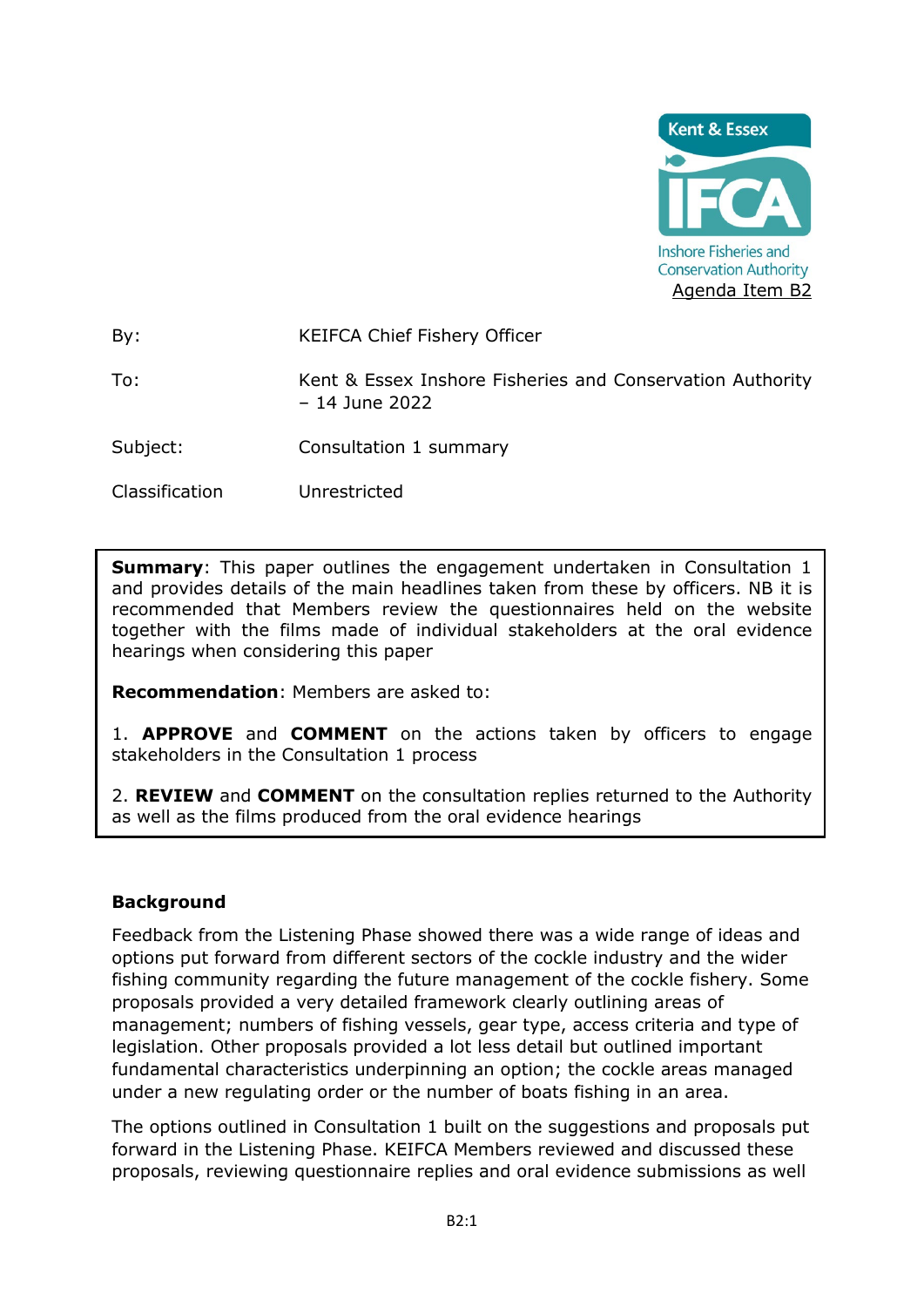as legal advice and historic cockle fishery data. Using this information, Members then agreed detailed options that would be included in the main consultation document. The options not included were provided as an appendix to the consultation document which was also published on the website.

In addition to producing the consultation document, KEIFCA commissioned and compiled a series of reports that provided additional background information to help inform stakeholders and aid them in evaluating different options. These were put on our website [http://cocklereview.kentandessex-ifca.gov.uk](http://cocklereview.kentandessex-ifca.gov.uk/)[/](http://cocklereview.kentandessex-ifca.gov.uk/) and publicised in the consultation document. These include:

1. Spatial Distribution and Stock Review of cockles in the Kent and Essex district report.

- 2. Economic Performance Report Seafish
- 3. Comparison of National Cockle Fisheries Report

# **Consultation 1**

Consultation 1 started on the 25 March 2022 with just over 200 emails being sent to stakeholders to notify them of this and the Consultation 1 document going live on the bespoke KEIFCA cockle consultation website. The oral evidence hearing was publicised in these emails and was held on the  $20<sup>th</sup>$  and  $21<sup>st</sup>$  April at the Inn on the Lake just outside Gravesend. Throughout the process senior KEIFCA officers worked closely with current and former KEIFCA Members and members of the local fishing industry to make stakeholders aware of the consultation, to help fishers engage in the process and to answer any questions regarding the consultation. Additional effort was made to engage with fishers that had expressed an interest in the fishery in the previous Listening Phase, including re-sending emails or phoning up key individuals that could pass on information to others.

By the end of the six week consultation a total of 342 emails, 208 e-bulletins and 197 copies of the questionnaire were sent. Of the 19 bookings for the oral evidence sessions held, 14 people attended and a total of 49 written consultation responses were received. Consultation 1 finished on 9 May 2022.

In general, the engagement process seems to have gone well and we have had feedback from across the spectrum of the cockle industry as well as engagement with local finfish and shellfish operators. We would also like to thank IFCA Members who gave up their time to support the oral evidence hearing, Band Agency for putting in extra time and effort into the project and making the new website as well as SEAFISH for the Economic Performance Report. Special thanks also go to Fishery Officers Phil Haupt and Hayden Hurst for their reports.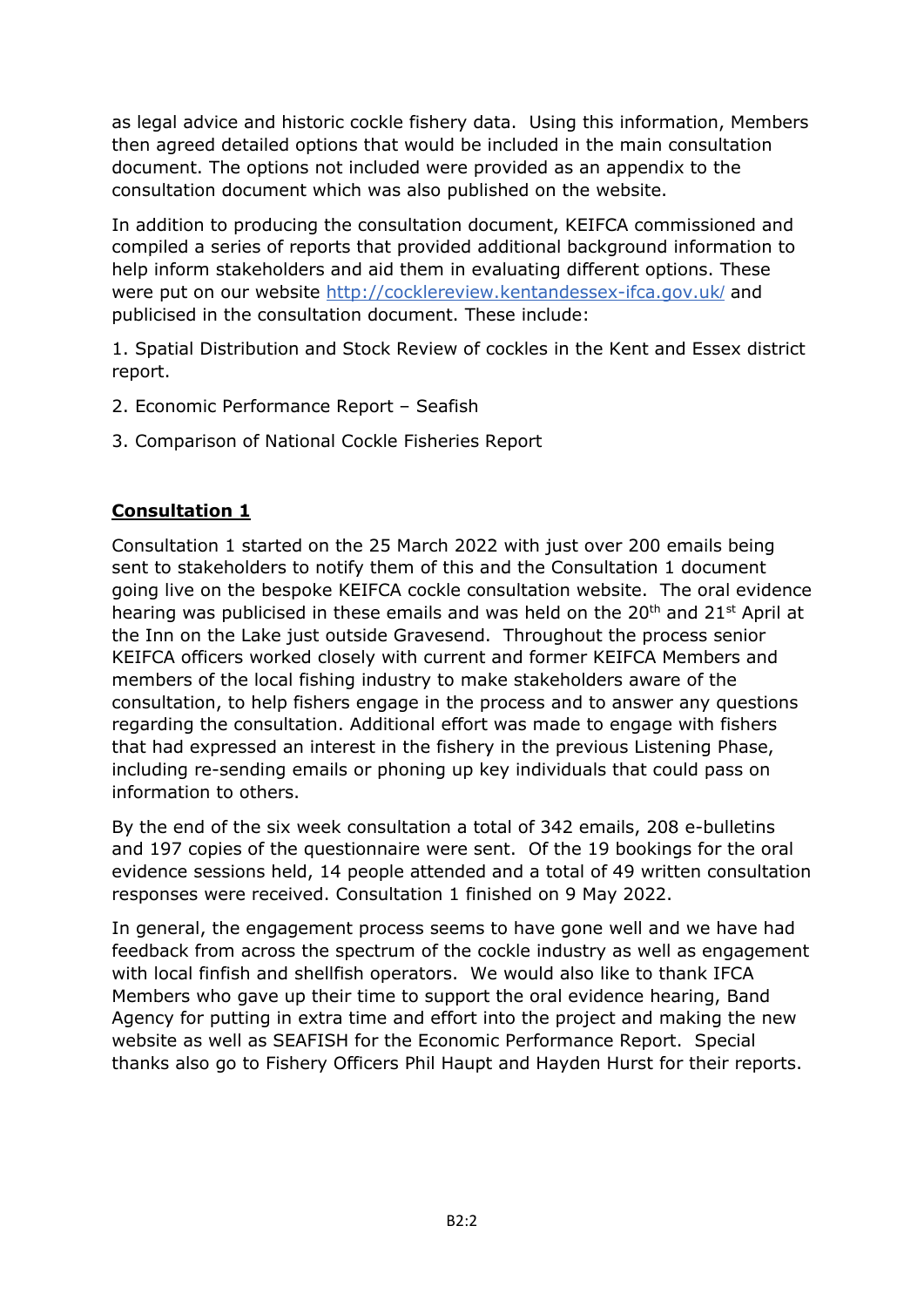# **Planned changes to Consultation 2**

Feedback from stakeholders suggested that the consultation document was too long and repetitive. Officers will endeavour to take these comments onboard and make changes to the Consultation 2 document.

In general, we are looking to only make minor changes to the planned Consultation 2 process, by moving the consultation dates forward by 10 days (22 July until the 19 September), and secondly by introducing three days at the beginning of the consultation where stakeholders can arrange a time to chat with an officer, who can explain or run through the consultation document on a oneto-one basis. One-to-one officer support is aimed at supporting stakeholders navigate the complex legal area of licence allocation, which the Listening Phase highlighted was poorly understood. Stakeholders will be able to book a specific time to talk to officers, either in person at the Ramsgate or Brightlingsea office, or over a Zoom/Teams/Facetime call. This session will just be used to explain the consultation document and answer any questions about the document. The one-to-one session will not collect evidence from stakeholders, with stakeholders told to either complete a consultation document or to attend an oral evidence session.

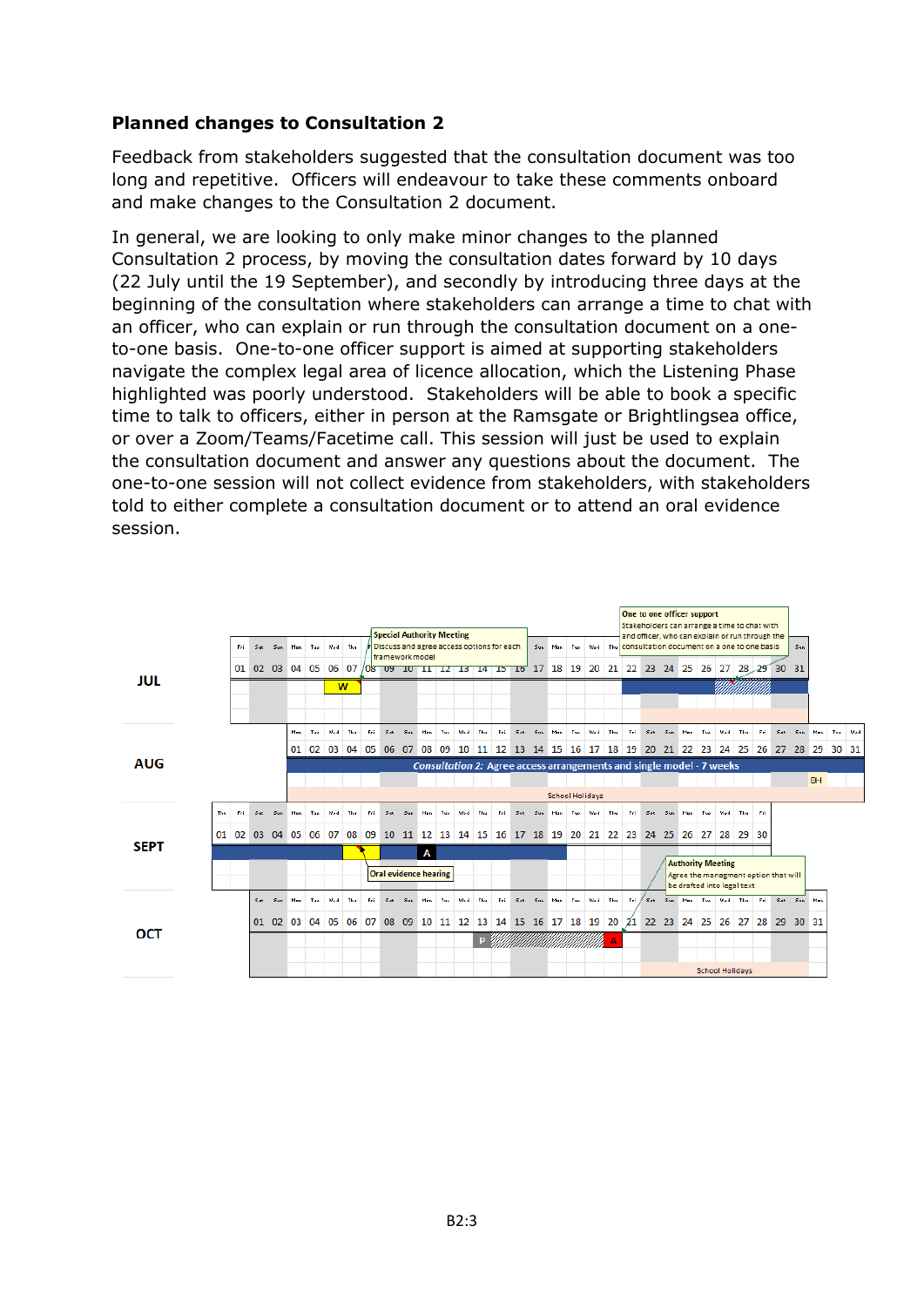## **Technical evidence documents to support the decision-making process**

As well as collecting evidence from stakeholders there is a wealth of technical information that can be collated to help the Authority make informed management decisions. It is suggested that the document outlined below would be produced for the July 2022 Special Authority meeting and that this report would be made public and kept on the KEIFCA website.

#### Review of environmental impacts of hydraulic suction dredging for cockles

This report will review the environmental impacts caused by using a hydraulic suction dredge to harvest cockles. Specifically, the report will describe how the suction dredge interacts with the seabed and will draw from case studies in the literature to describe the impacts of the hydraulic suction dredge on the 1. sediment, 2. benthic biota, and 3. ecosystem processes.

Understanding this impact will help inform and shape discussions concerning the number of licenses issued within a future Thames Regulating Order, the potential environmental impact of different numbers of licences and the confidence of any assessments of potential impact.

### **Main headlines from the Listening phase**

The headlines below are a very brief summary and officers would strongly suggest that Members refer to individual pieces of evidence to form their own conclusions from the evidence submitted. A key component of Consultation 1, and the whole process of reviewing and developing management is creating a system where stakeholders can express their views directly to the KEIFCA members who will make the final decisions.

As with the Listening Phase oral filmed evidence from stakeholders can be viewed on our specific consultation website [\(https://cocklereview.kentandessex](https://cocklereview.kentandessex-ifca.gov.uk/consultation-1)[ifca.gov.uk/consultation-1\)](https://cocklereview.kentandessex-ifca.gov.uk/consultation-1). Anonymised written evidence either in the form of consultation replies or as letters can also be viewed on our website, as well as summaries that compile all the answers to a section or framework option. The other papers submitted as part of this meeting address specific areas of feedback in much greater detail.

- o Most respondents thought the vision was good but a significant number of cocklers that work in the current Regulating Order would like it adapted to include the term continuing or maintaining sustainability, reflecting the sustainable nature of the current Regulating Order.
- $\circ$  The vast majority of respondents supported KEIFCA developing a new Regulating Order. None of the replies objected to the development of a new Regulating Order.
- $\circ$  There was very strong support from across the spectrum of stakeholders for some type of small-scale fishery outside a new Regulating Order, with only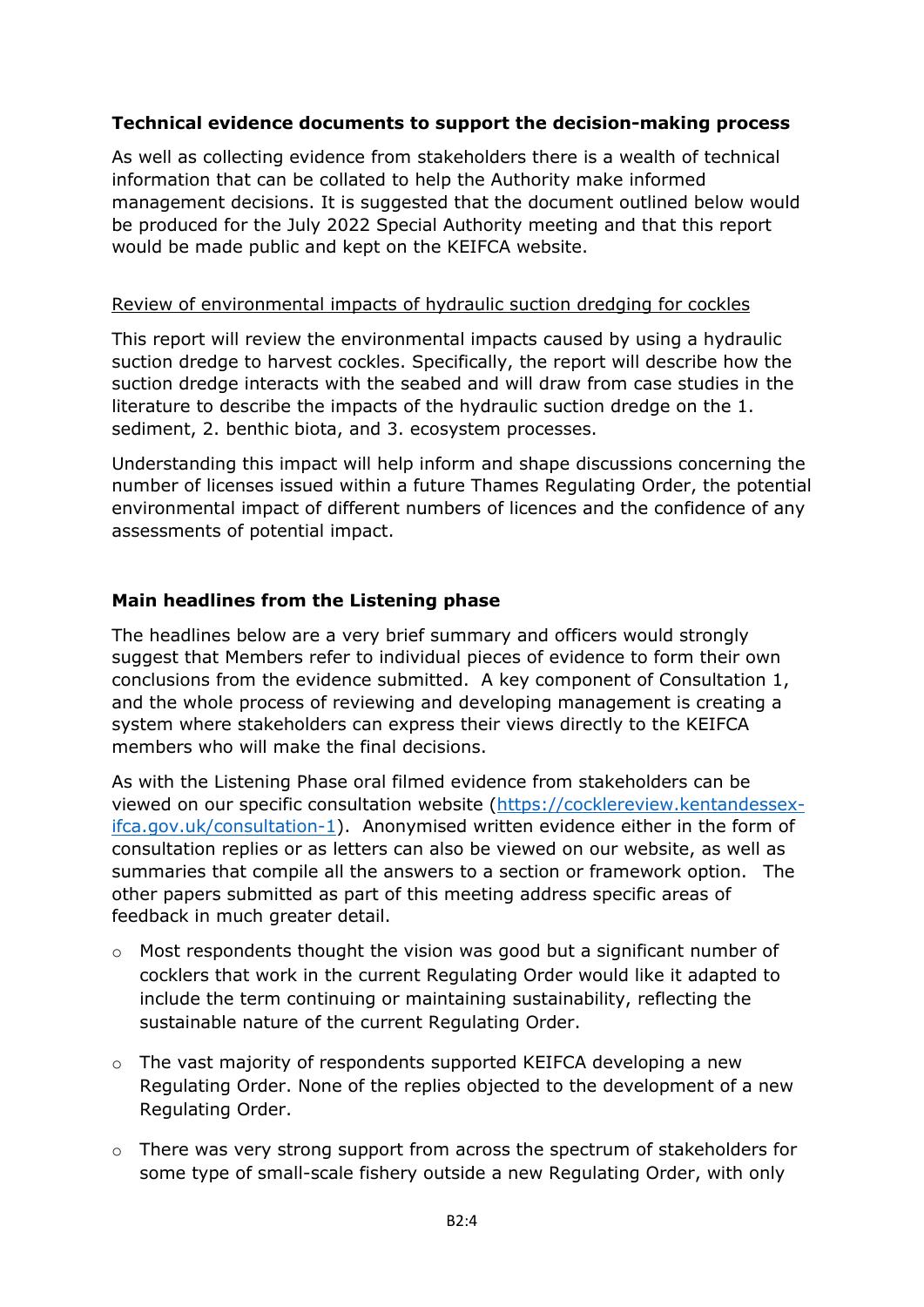one reply indicating that their preferred option would be suction dredge only. Stakeholders produced a spectrum of small-scale suggested options as to how the area outside a Regulating Order could be fished.

- o However, the small-scale trial received a mixed level of support and what can be best described as a lukewarm response from fishers that are not currently part of the cockle industry.
- o Although the vast majority of the current TECFO fleet and permit fleet was supportive of some kind of small-scale fishery the minority view from this sector was that the trial would be expensive and time consuming.
- o The trial received limited support from fishers taking part in the oral evidence process and officers only received a handful of enquiries asking for more details and discussing options.
- o Of the fishers from outside the current cockle industry that did reply to the consultation 8 out of 13 fishers supported the proposal and said they would apply for a derogation.

## **Headlines for framework options**

- $\circ$  Out of all the options ARUBA received minimal support. The hand raking element was supported by a handful of replies however a large number of replies contained very strong objections to this proposal for a range of reasons including safety concerns, possible detrimental effect on tourism at Leigh and Southend and possible impact on the ground from 'prop' washing.
- o GRENADA had some minimal support, but a significant number of comments reflected that the number of permits issued would be too low and exclusive.
- o CAYMAN had a small minority of support, mainly from stakeholders based in the Wash. Responses wanting this option strongly advocated the issuing of 28 licences rather than the 15 to 20 as outlined in the consultation.
- o JAMAICA was one of the most strongly supported options especially by fishermen who didn't currently work in the TECFO fishery and by some fishermen who work in the current permit fishery.
- o The other frameworks with a significant amount of support were the BERMUDA and HAITI options, which maintain the current TECFO boundaries. Although there was less support for either a small-scale trial or a suction dredge only fishery, there was a very significant amount of support for some type of small-scale permit fishery outside the current regulating order boundary building on the current permit byelaw legislation.